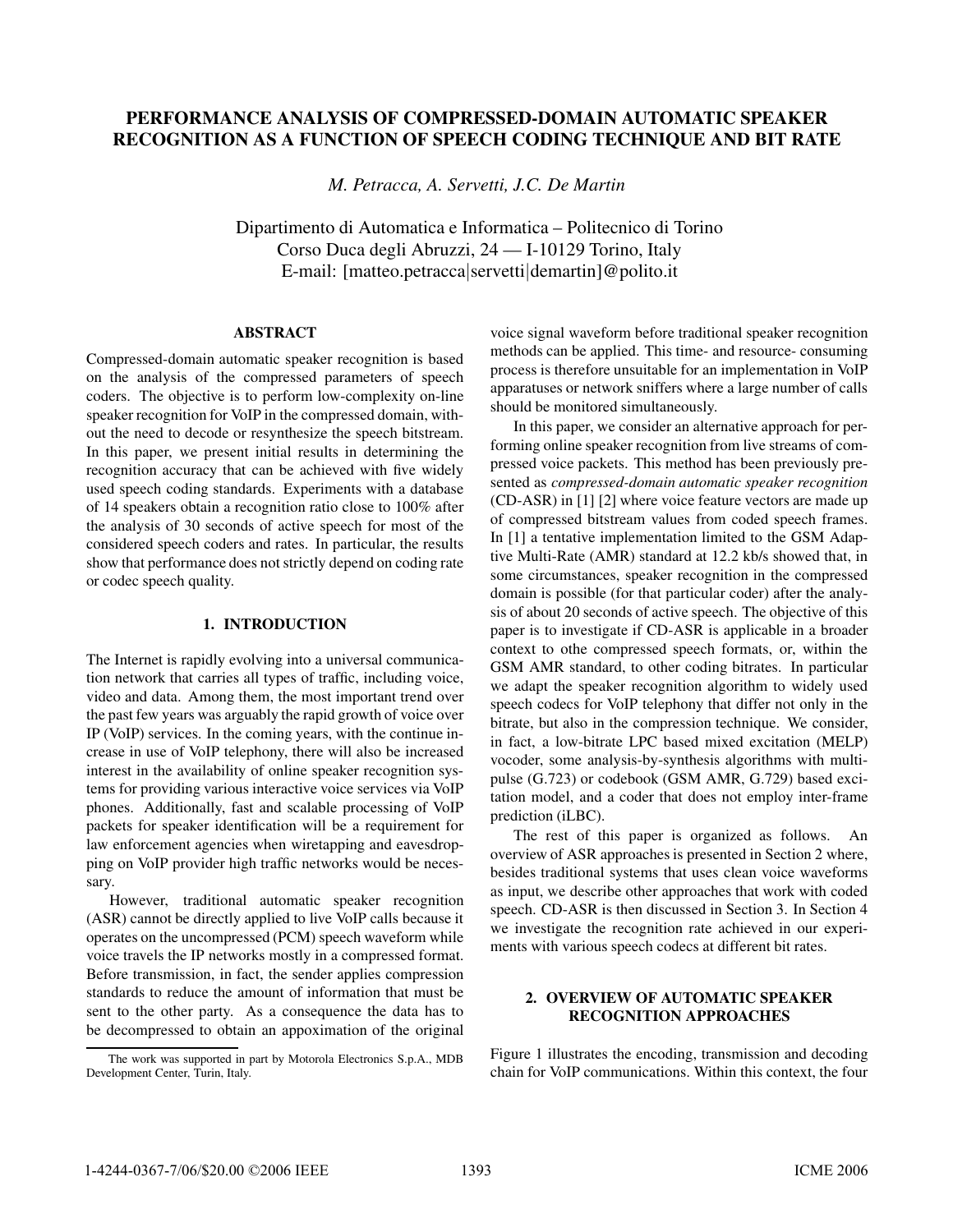

Fig. 1. In VoIP communications, the sender applies encoding standards to reduce the amount of information that is sent through the IP network. Hence, speech data traverses the network in a coded format and it has to be decoded and resynthesized at the receiver to obtain a voice signal similar to the original waveform.

mostly used ASR approaches may work, with different level of complexity and performance, at the sender with uncoded speech (1), at the receiver with decoded speech (2), at the receiver with decompressed parameters (3), in the IP network with coded speech and compressed parameters (4).

In the first, most traditional, case input material is a digitalized PCM representation of the voice waveform (i.e., *uncoded speech*). This signal is Fourier transformed into the frequency domain where the magnitude spectrum from a shorttime frame of speech is extracted. The spectrum is then preemphasized and processed by a simulated mel-scale filterbank. Finally, the log-scaled output energy of each individual filter is cosine transformed to produce the cepstral coefficients. This processing may occur every 10 ms, producing 100 feature vectors per second that are then used in a classification algorithm such as the Gaussian Mixture Model - Universal Background Model (GMM-UBM) as presented in [3].

In the recent years however, due to the widespread use of digital speech communication systems, there has been an increasing necessity of a second automatic speaker recognition approach that uses *decoded speech*. The effect of speech coding/decoding on speaker and language recognition tasks has been analyzed for several coders and a wide range of bit rates (e.g., GSM at 12.2 kb/s, G.729 at 8 kb/s, and G.723.1 at 5.3 kb/s) [4]. These studies showed that straightforward application of traditional GMM-based speaker verification on the re-synthesized speech generally degrades with coder bit rate, relative to an uncoded baseline.

A third alternative, the parametric approach, was investigated to reduce the computational load related to the synthesis process [5]. In the parametric approach, the goal is to perform speaker recognition using a feature vector consisting of *decompressed parameters*representing both the all-pole spectrum and the corresponding prediction residual.

More recentely, the fourth compressed-domain ASR approach started exploring the possibility of working directly in the compressed domain with *coded speech and compressed parameters*, so that no decoding is applied, thus lowering the computational requirements with respect to previous mentioned approaches.

Moreover, in the specific context of CD-ASR applied to

live VoIP calls, some works investigated the recognition accuracy achievable using techniques able to easily scale in terms of CPU, disk access, and memory use for many data streams. Drawbacks of traditional approaches such as CPU intensive operations (i.e., Fourier transform, mel-scale filters, cosine transforms) and memory consuming algorithms (i.e., gaussian mixture models, neural networks) are rejected in favor of lightweight clustering algorithms [2] or medium-term statistical analysis [1]. One of the benefit from the this tentative idea that we are trying to investigate would be its low memory requirement when applied over many data streams simultaneously. This is because the large volumes of data arriving in a stream may render some traditional algorithms inefficient. Using aggregation techniques, that is the process of computing statistical measures such as means and variance that summarize the incoming stream, we aim instead at keeping constant the amount of data to be processed with respect to the length of the analysis window.

## 3. COMPRESSED DOMAIN ASR

In the literature there have been several studies on the choice of acoustic features in speaker recognition tasks. Average fundamental frequency has been found to be a useful discriminating feature, as have gain measurements and long-term speech spectra, and cepstral coefficients.

In the approach under investigation, the feature space is instead derived from bitstream values of compressed speech. In this particular case our study extends over various speech codecs the results in [1] where CD-ASR was only applied to the bitstream generated by the widely used GSM AMR speech coder at 12.2 kb/s, the default speech coder for GSM 2+ and WCDMA third generation wireless systems [6]. Although compressed speech parameters are non-linearly related to the more physically meaningful features, each compressed voice packet explicitly carries a set of important voice characteristics (e.g., voice tract filter model parameters, pitch delay, amplitude) that can be used to create a voice feature vector for the speaker.

In [1], the discriminant power of GSM AMR compressed parameters was studied and the parameters with the best per-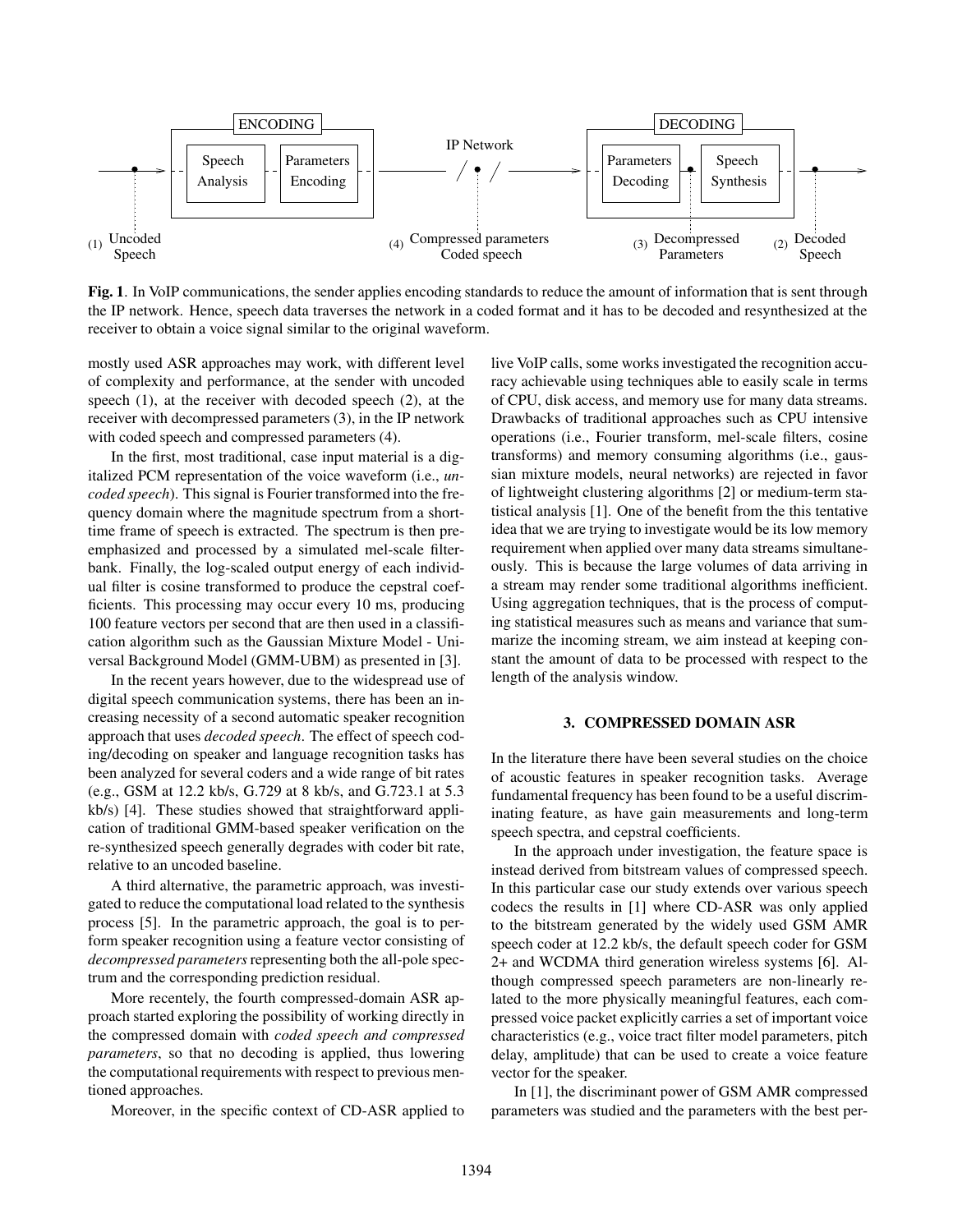| <b>Speech Coder</b> |           |           |           | <b>Speech Spectra</b> |                          |                          |    | <b>Excitation</b>        | Gain           |                          |   | General |  |
|---------------------|-----------|-----------|-----------|-----------------------|--------------------------|--------------------------|----|--------------------------|----------------|--------------------------|---|---------|--|
| GSM AMR 12.2 kb/s   | LSFq1     | LSFq2     | LSFq3     | LSFq4                 | LSFq5                    |                          | Aс | AcR                      | G <sub>1</sub> | G <sub>2</sub>           |   |         |  |
| GSM AMR 7.40 kb/s   | LSFq1     | LSFq2     | LSFq3     |                       |                          |                          | Ac | AcR                      | G1             | $\overline{\phantom{a}}$ |   |         |  |
| GSM AMR 6.70 kb/s   | LSFq1     | LSFq2     | LSFq3     |                       | $\overline{\phantom{0}}$ |                          | Ac | AcR                      | G1             | $\overline{\phantom{0}}$ |   |         |  |
| GSM AMR $4.75$ kb/s | LSFq1     | LSFq2     | LSFq3     |                       |                          | $\overline{\phantom{0}}$ | Ac | AcR                      | G <sub>1</sub> | $\overline{\phantom{0}}$ |   |         |  |
| $G.7298.00$ kb/s    | LSPq1     | LSPq2     | LSPq3     |                       |                          |                          | Ac | AcR                      | G1             | G <sub>2</sub>           |   |         |  |
| $G.7236.3$ kb/s     | LSPq1     | LSPq2     | LSPq3     |                       | $\overline{\phantom{0}}$ | $\overline{\phantom{0}}$ | Ac | AcR                      | G1             | $\overline{\phantom{0}}$ |   |         |  |
| $G.7235.3$ kb/s     | LSPq1     | LSPq2     | LSPq3     |                       |                          | $\overline{\phantom{a}}$ | Ac | AcR                      | G1             | $\overline{\phantom{0}}$ |   |         |  |
| MELP $2.4$ kb/s     | LSPq1     | LSPq2     | LSPq3     | LSFq4                 | ٠                        | $\overline{\phantom{a}}$ | Ac | $\overline{\phantom{a}}$ | G <sub>1</sub> | G <sub>2</sub>           | M | V       |  |
| iLBC 15.20 kb/s     | $LSFq1-1$ | $LSFq1-2$ | $LSFq1-3$ | $LSFq2-1$             | $LSFq2-2$                | $LSFq2-3$                |    | $Cb1-3$                  | $Ga1-3$        |                          | M |         |  |
| iLBC 13.33 kb/s     | $LSFq1-1$ | $LSFq1-2$ | $LSFq1-3$ |                       |                          | $\overline{\phantom{0}}$ |    | $Cb1-3$                  | $Ga1-3$        |                          | M |         |  |

Table 1. Bitstream parameters for the various compressed speech formats: LSFq (n-th quantized parameter for line spectral frequencies), LSPq (n-th quantized parameter for line spectral pairs), Ac (adaptive codebook index), AcR (relative adaptive codebook index), G (gain value), Ga (n-th stage gain value), Cb (n-th stage codebook index), M (magnitude value for LPC residuals), V (voicing detector value).

formance were selected. These can be classified in three main groups: speech spectrum (i.e., line spectral frequencies), excitation (i.e., adaptive codebook index) and gain related features. The recognition algorithm was then based on the coefficient of variation (CoV) and skewness (SKEW) of all the selected parameters. The squared Euclidean distances from the test samples to each speaker reference model were used as the identification criterion. Results that appear to be promising at least for some applications were achieved with the following linear combination of COV  $(\delta)$  and SKEW  $(\xi)$ :

$$
d(X, Y_i) = \alpha d(\delta_X, \delta_{Y_i}) + (1 - \alpha) d(\xi_X, \xi_{Y_i}), \quad (1)
$$

where  $d(a, b)$  is the squared Euclidean distance between a and b, X is the test vector to be classified,  $Y_i$  is the model vector for speaker i, and  $\alpha$  is an experimentally derived optimal weighting parameter ( $\alpha = 0.48$ ). This metric achieved perfect recognition with at least twenty seconds of active speech in the limited case of a speech corpora of fourteen speakers recorded under normal room noise conditions.

### **4. ANALYSIS OF RECOGNITION ACCURACY** IN THE COMPRESSED DOMAIN IN THE COMPRESSED DOMAIN

Automatic speaker recognition in the compressed domain was previously applied to a specific speech encoding algorithm and bitstream format, i.e., GSM AMR at 12.2 kb/s. In this paper we validate the effectiveness of the compressed domain approach on different encoding algorithms by considering a wide variety of compressed speech formats and coding rates. In particular we analyze the performance of the recognition system on: GSM AMR [6] at 12.2 kb/s, 7.40 kb/s (IS-641 compatible), 6.70 kb/s (PDC-EFR compatible), and 4.75 kb/s; G.729 [7] at 8 Kb/s; G.723 [8] at 6.3 kb/s and 5.3 kb/s; iLBC [9] at 15.20 kb/s and 13.33 kb/s; MELP [10] at 2.4 kb/s.

If we consider the compressed parameters of each coding format, we can find a relation to the ones used for the GSM AMR case. Obviously the number of parameters and their bit size change from coder to coder. However, as explained in section 3, we can divide the whole set of compressed features in three main groups, with each group containing the parameters with the same physical meaning. Table 1 shows the parameters of each speech coder in the different groups (i.e., speech spectrum, excitation and gain related parameters). The number of compressed parameters is variable among different encoders (due to the dissimilar voice compression model employed), but it also varies among different encoding rates for the same speech format.

The recognition system is common to all the encoders and it is based, as for the GSM AMR, on CoV and Skewness of the compressed parameter values as encoded in the bitstream. Equation (1) is used to combine the relative distance between the test sample and the reference model for the two statistical measures. The speaker reference models are estimated using the statistic of speech parameters after 90 seconds of active speech. Table 2 shows a comparison of the results obtained by the speaker recognition algorithm for different speech formats. A database with a total of 14 speakers has been used to

| <b>Speech Coder</b>   | Length $(s)$ | N     |       |    |
|-----------------------|--------------|-------|-------|----|
|                       | 10           | 20    | 30    |    |
| GSM AMR 12.2 kb/s     | 95.8%        | 100%  | 100%  | 9  |
| GSM AMR 7.40 kb/s     | 85.2%        | 91.9% | 95.3% | 6  |
| $GSM$ AMR $6.70$ kb/s | 85.5%        | 93.8% | 97.1% | 6  |
| $GSM$ AMR 4.75 kb/s   | 84.9%        | 92.5% | 96.2% | 6  |
| $G.7298.00$ kb/s      | 77.0%        | 83.1% | 87.7% | 7  |
| $G.7236.3$ kb/s       | 76.4%        | 85.0% | 90.6% | 6  |
| $G.72353$ kb/s        | 75.5%        | 86.1% | 87.6% | 6  |
| MELP $2.4$ kb/s       | 86.1%        | 95.6% | 97.2% | 9  |
| iLBC 15.20 kb/s       | 75.8%        | 82.5% | 92.5% | 10 |
| iLBC 13.33 kb/s       | 77.9%        | 89.4% | 95.3% | 13 |

Table 2. Comparison of speaker identification rate with different length of the test samples for various encoders. The last column (N) reports the number of compressed parameters used for recognition in each speech format.